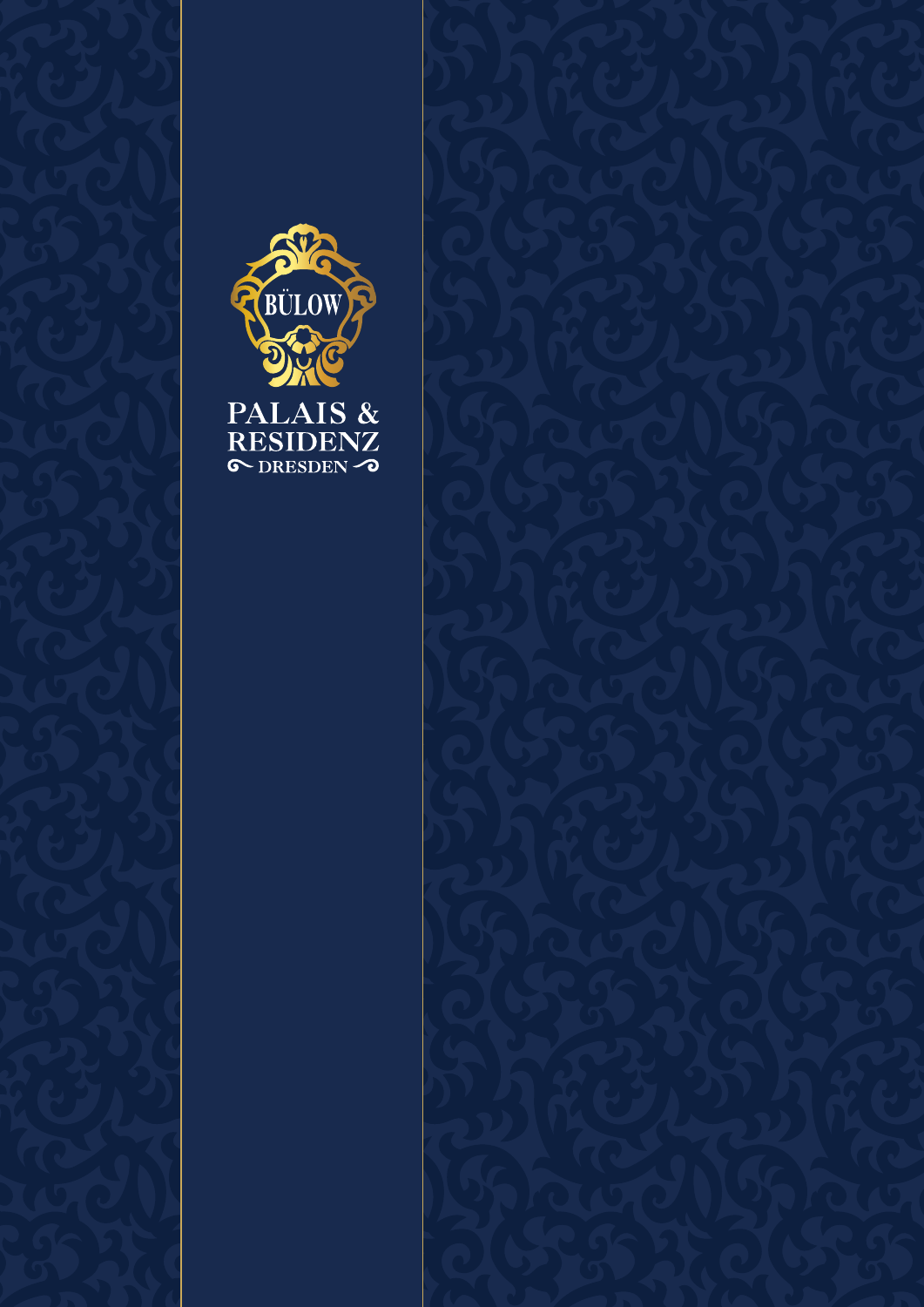

The privately run five-star Relais & Châteaux Hotel Bülow Palais in Dresden's Baroque district is one of the finest hotels in Germany. *Connoisseur Circle* named it best city hotel in East Germany, for *Grosse Restaurant & Hotel Guide* it is the 'Hotel of the Year 2020'. Three times running, Trivago has rated it the best five-star hotel in Germany. The hotel's renowned restaurant Caroussel Nouvelle combines the laid-back urban style of a French bistro with the culinary finesse of a fine-dining venue. Chef de cuisine is Sven Vogel.

Located just a few metres away is the Romantik Hotel Bülow Residenz, an early 18th century building of historic merit, which has been renovated and refurbished. Both hotels' luxurious interiors were created in cooperation with Swiss designer Carlo Rampazzi and reflect the historic and modern splendour of the world city of culture on the River Elbe. Sumptuous fabrics and interiors, deep blue, red, gold and silver form the elegant backdrop for a sophisticated symbiosis of precious antiques and exclusive contemporary art.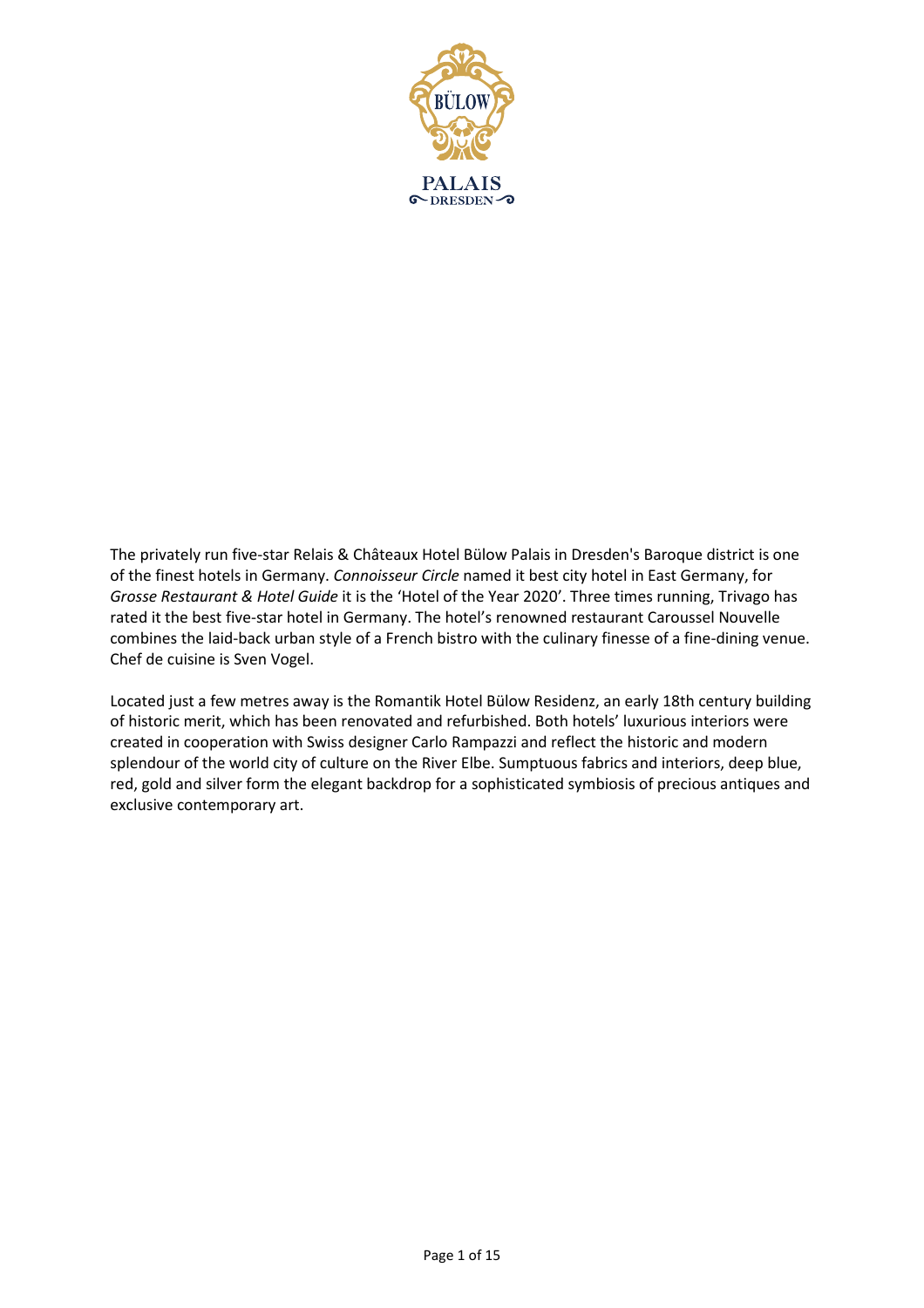

#### Content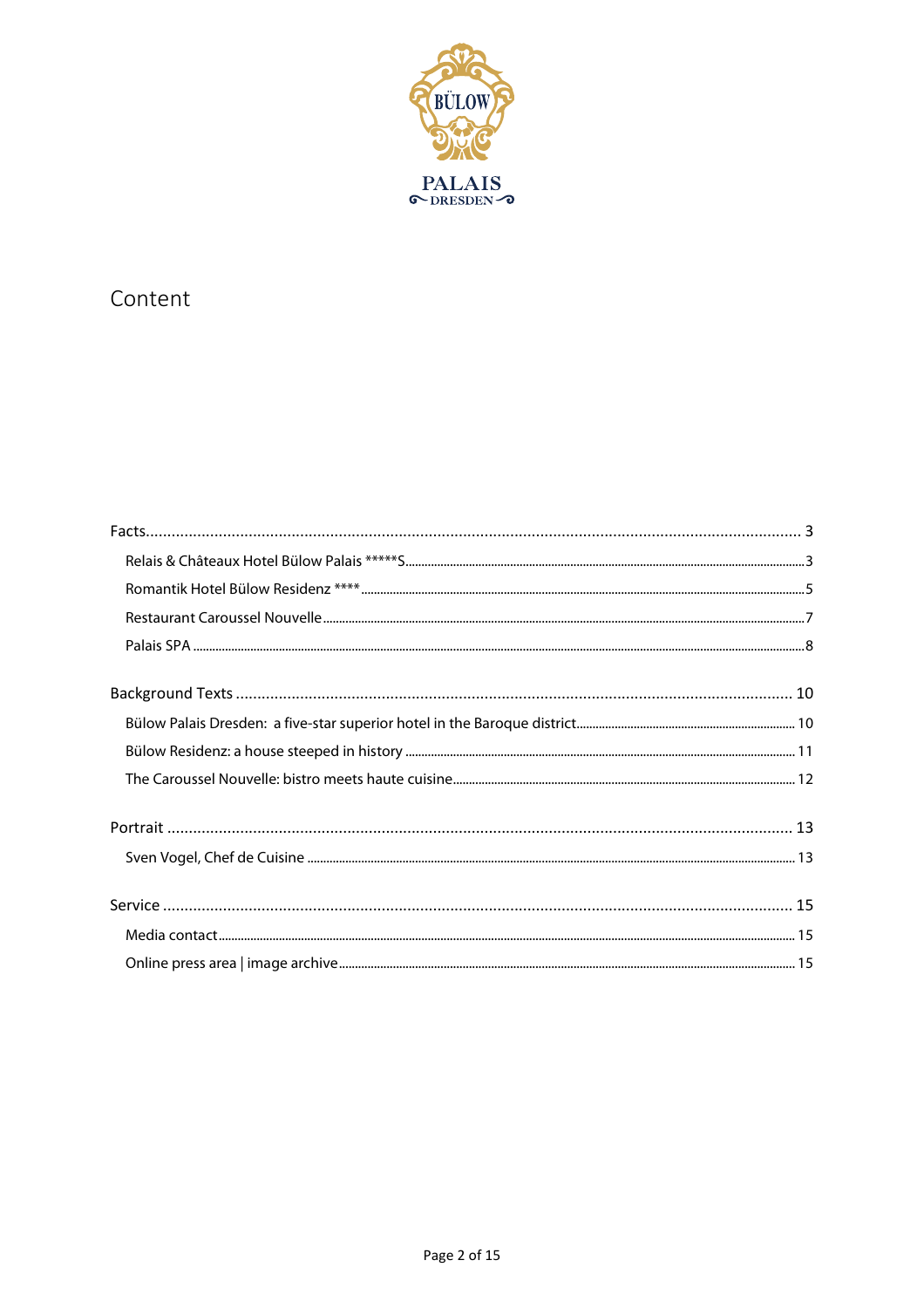

# Relais & Châteaux Hotel Bülow Palais \*\*\*\*\*S

|  | Design hotel in Dresden's elegant Baroque district |
|--|----------------------------------------------------|
|  |                                                    |

|                     | Classification 5 Star Superior (DEHOGA)                                                                                                                                                                                                                                                                                                                                                                                                                                                                                  |
|---------------------|--------------------------------------------------------------------------------------------------------------------------------------------------------------------------------------------------------------------------------------------------------------------------------------------------------------------------------------------------------------------------------------------------------------------------------------------------------------------------------------------------------------------------|
| Opened              | 2010                                                                                                                                                                                                                                                                                                                                                                                                                                                                                                                     |
| Special features    | Privately run 5-star hotel<br>Restaurant "Caroussel Nouvelle"<br>Design and interiors in cooperation with Swiss interior designer Carlo Rampazzi.<br>Gained many prestigious awards, the latest being "Best City Hotel in East of<br>Germany 2021" (Connoisseur Circle)                                                                                                                                                                                                                                                  |
| <b>Affiliations</b> | Relais & Châteaux<br>Fine Private Hotels Germany<br>Jeunes Restaurateurs d'Europe - Germany<br>Chaîne des Rôtisseurs                                                                                                                                                                                                                                                                                                                                                                                                     |
| Owners              | Bülow AG                                                                                                                                                                                                                                                                                                                                                                                                                                                                                                                 |
| Management          | Ralf J. Kutzner, Hotel Manager<br>"Top 50 Hotelier 2021" (Schlummer Atlas) - since 2012 yearly<br>"Hotelier of the Year 2009" (Gault&Millau)                                                                                                                                                                                                                                                                                                                                                                             |
| Capacity            | 46 rooms, 12 suites on three floors                                                                                                                                                                                                                                                                                                                                                                                                                                                                                      |
| Style               | Symbiosis of modern and contemporary art and antiquities from the collection<br>Bülow, opulent and expressive interiors (furniture, objects, wall designs) by<br>Swiss designer Carlo Rampazzi                                                                                                                                                                                                                                                                                                                           |
| Room categories     | Palais Suite, Rebecca Suite, Junior Suite, Deluxe double room, Comfort double<br>room, Comfort single room                                                                                                                                                                                                                                                                                                                                                                                                               |
| Rooms prices        | Palais Suite: from 650 Euros with single/double occupancy<br>Rebecca Suite: from 355 Euros with single/double occupancy<br>Junior Suite: from 195 Euros with single/double occupancy<br>Deluxe double room: from 155 Euros with single/double occupancy<br>Comfort double room: from 135 Euros with single/double occupancy<br>Comfort single room: from 135 Euros<br>(All rates include a bottle of water, a welcome greeting in the room, Wi-Fi, shoe<br>cleaning service, reduced entrance to the SPA & fitness area) |
| Open                | All year                                                                                                                                                                                                                                                                                                                                                                                                                                                                                                                 |
| Location            | Baroque district - Dresden's oldest and most impressive city district, near the<br>Dreikönigskirche on the elegant Königstraße                                                                                                                                                                                                                                                                                                                                                                                           |
| Caroussel Nouvelle  | Head Chef: Sven Vogel<br>Classical bistro cuisine and fine dining with international influences, exclusively<br>served on original Meissen porcelain                                                                                                                                                                                                                                                                                                                                                                     |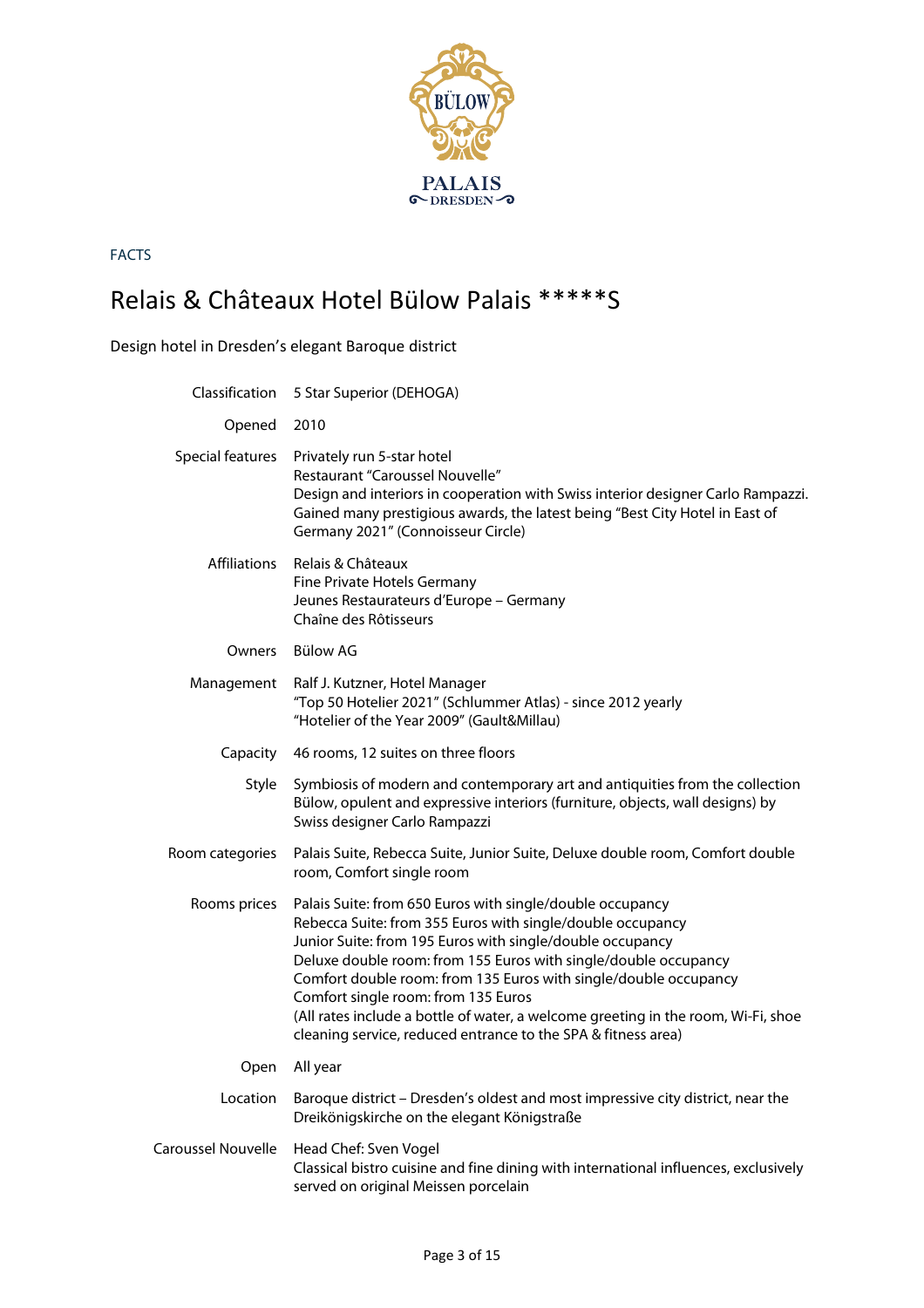

|                                                      | Opening hours are daily from 12.00 pm to 2.00 pm and 6.00 pm to 10.00 pm,<br>additional seating during the summer months on the summer terrace                                                                                                                                                                                                                                                                                                                                                                                           |
|------------------------------------------------------|------------------------------------------------------------------------------------------------------------------------------------------------------------------------------------------------------------------------------------------------------------------------------------------------------------------------------------------------------------------------------------------------------------------------------------------------------------------------------------------------------------------------------------------|
| Palais Bar                                           | Extensive cocktail menu, large selection of German fine wines, first-class<br>selection of brandies, cognacs and whiskies. Opened daily from 5 pm                                                                                                                                                                                                                                                                                                                                                                                        |
| Cigar Lounge                                         | Elegant cigar salon in the style of an English country club: wood panelled walls,<br>comfortable leather chairs, about 20 different cigar specialities, opened around<br>the clock                                                                                                                                                                                                                                                                                                                                                       |
| Palais SPA                                           | Modern Palais SPA measuring 400 square metres and overlooking the rooftops<br>of Königstraße ( $\rightarrow$ see separate fact sheet for details)                                                                                                                                                                                                                                                                                                                                                                                        |
| Underground parking                                  | Two levels, 60 spaces (Two charging stations for electric cars)                                                                                                                                                                                                                                                                                                                                                                                                                                                                          |
| <b>Activities</b><br>in and around<br><b>Dresden</b> | More than 40 museums from the "Grünes Gewölbe" in the Residenzschloss<br>Palace to the "Old Masters" Gallery, the "Royal Cabinet of Mathematical and<br>Physical Instruments" and the unique "Porcelain Collection" in the Zwinger.<br>Paddle steamer trips on the Elbe. Concerts in the Frauenkirche and Semper<br>Opera. Visits to Saxon vineyards. Excursions to the porcelain manufacturer in<br>Meißen, Volkswagen's "Gläserne Manufaktur", the watchmakers museum in<br>Glashütte and to the picturesque Elbe Sandstone Mountains. |
| M.I.C.E.                                             | The Bülow Palais and Bülow Residenz hotels have a total of seven individual<br>rooms available for business events or private parties with up to 120<br>participants, including a functional conference room, baroque banqueting hall<br>and wine bar in the sandstone cellar. State-of-the-art conference technology is<br>available.                                                                                                                                                                                                   |
| Contact, reservations                                | Relais & Châteaux Hotel Bülow Palais<br>Königstraße 14<br>D-01097 Dresden<br>Telephone: +49 351 800 30<br>Fax: +49 351 800 3100<br>Email: info.palais@buelow-hotels.de<br>Website: www.buelow-palais.com                                                                                                                                                                                                                                                                                                                                 |

Last update: April 2022

Images and photos available in the online press area at www.buelow-palais.de/presse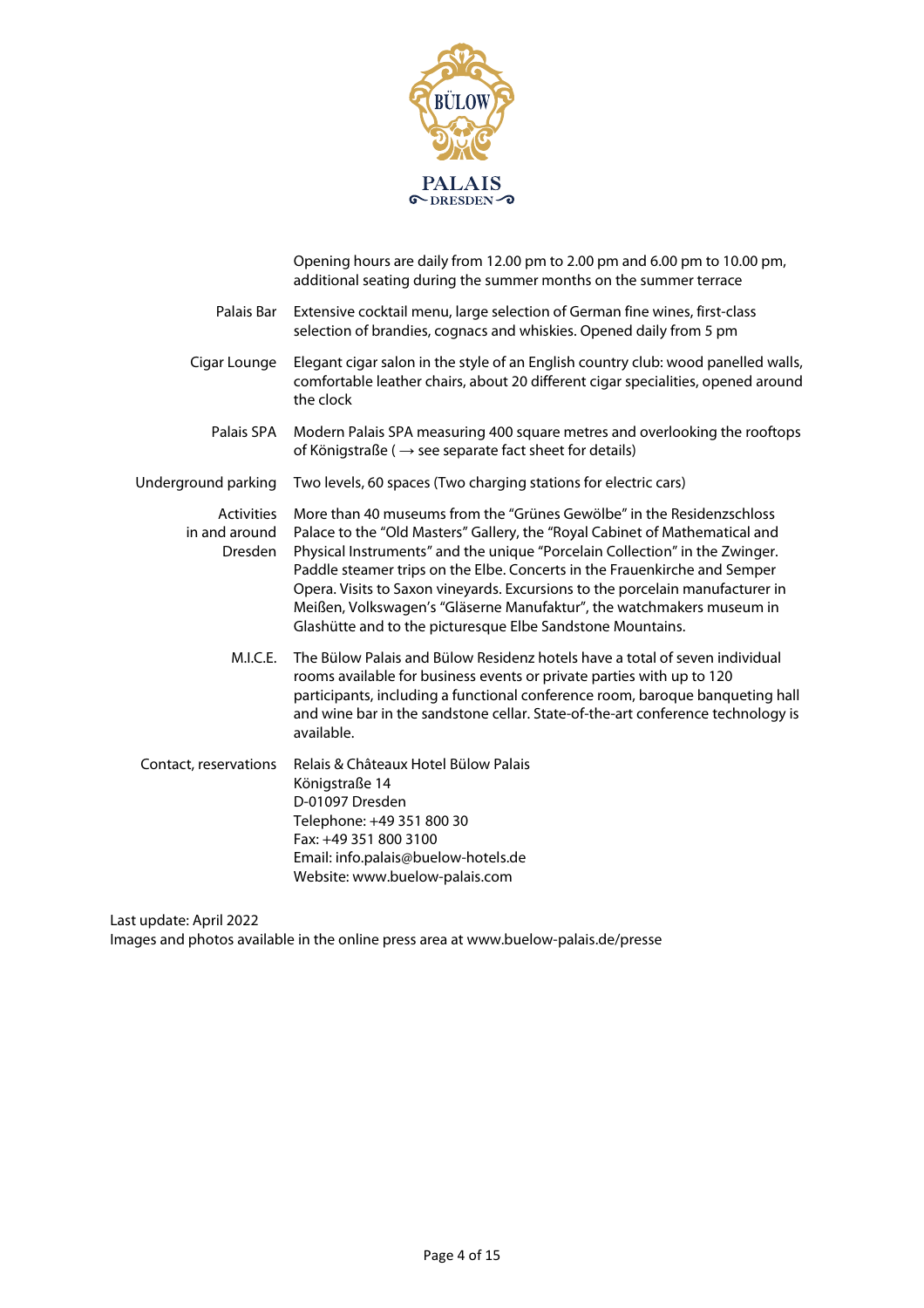

## Romantik Hotel Bülow Residenz \*\*\*\*

One of Saxony's oldest manor houses with the flair of a Florentine palazzo. 23 rooms. Five suites. Available for exclusive use.

| Classification        | 4 stars (DEHOGA)                                                                                                                                                                                                                                                                                                                                                                                    |
|-----------------------|-----------------------------------------------------------------------------------------------------------------------------------------------------------------------------------------------------------------------------------------------------------------------------------------------------------------------------------------------------------------------------------------------------|
| History               | Built in 1730 as a residential house by Dresden master builder Johann Gottfried<br>Fehre, who also built the Dreikönigskirche and Augustus Bridge and completed<br>the Frauenkirche after the death of George Bähr.                                                                                                                                                                                 |
| Opened as a hotel     | 21st September 1993                                                                                                                                                                                                                                                                                                                                                                                 |
| Management and owners | $\rightarrow$ See Bülow Palais fact sheet                                                                                                                                                                                                                                                                                                                                                           |
| Special features      | One of the finest and oldest manor houses in Saxony.<br>Like the Bülow Palais, also situated in the picturesque Dresden baroque district.<br>Surrounded by boutiques, galleries and cafés.<br>Only hotel in Dresden available for exclusive use.                                                                                                                                                    |
| <b>Affiliations</b>   | Romantik Hotels & Restaurants (the only Romantik Hotel in Dresden)                                                                                                                                                                                                                                                                                                                                  |
| Capacity              | 22 double rooms, one single room, five suites: four junior suites with separate<br>living and sleeping areas, one Residenz Suite with three rooms over 65 square<br>metres; inner courtyard, partially glazed canopy; bar in baroque sandstone<br>cellar (not public, available for exclusive bookings)                                                                                             |
| Style                 | Baroque flair is created in the comfortable rooms and suites of the Bülow<br>Residenz thanks to the warm red and sunny golden tones of the interiors.<br>Modern elements are skilfully added and guarantee contemporary luxury.                                                                                                                                                                     |
| Room categories       | Bülow Suite, Junior Suite, Deluxe double room, Comfort double room, Comfort<br>single room                                                                                                                                                                                                                                                                                                          |
| Room prices           | Residenz Suite: from 299 Euros with single/double occupancy<br>Junior Suite: from 139 Euros with single/double occupancy<br>Deluxe double room: from 109 Euros with single/double occupancy<br>Comfort double room: from 99 Euros with single/double occupancy<br>(All room rates include a bottle of water, Wi-Fi, reduced entrance to the SPA &<br>fitness area in the sister hotel Bülow Palais) |
| Exclusive use         | Available for individual family and private corporate events                                                                                                                                                                                                                                                                                                                                        |
| Open                  | All year                                                                                                                                                                                                                                                                                                                                                                                            |
| Location              | Baroque district - Dresden's oldest and most impressive city district -, near the<br>Dreikönigskirche on the elegant Königstraße                                                                                                                                                                                                                                                                    |
| <b>Activities</b>     | $\rightarrow$ See Bülow Palais fact sheet                                                                                                                                                                                                                                                                                                                                                           |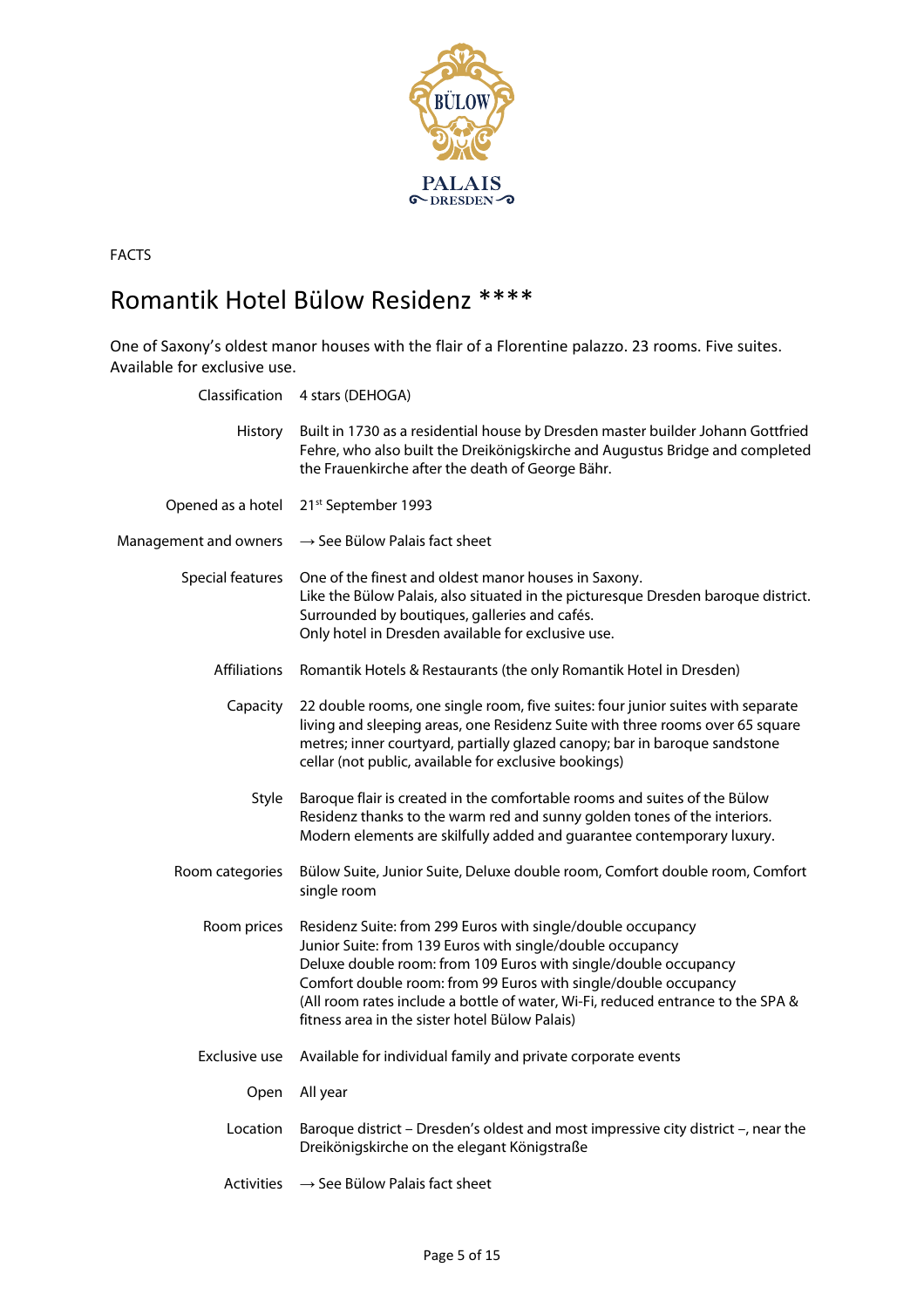

M.I.C.E. Three banqueting rooms: "Johann Gottfried Fehre", "Gottfried Semper" and "George Bähr" – all named after the city's famous architects. Further information:  $\rightarrow$  see Bülow Palais fact sheet

Contact, reservations Romantik Hotel Bülow Residenz Rähnitzgasse 19 D-01097 Dresden Telephone: +49 351 800 3291 Fax: +49 351 800 3290 Email: info.residenz@buelow-hotels.de Website: www.buelow-residenz.com

Last update: April 2022 Images and photos available in the online press area at www.buelow-palais.de/presse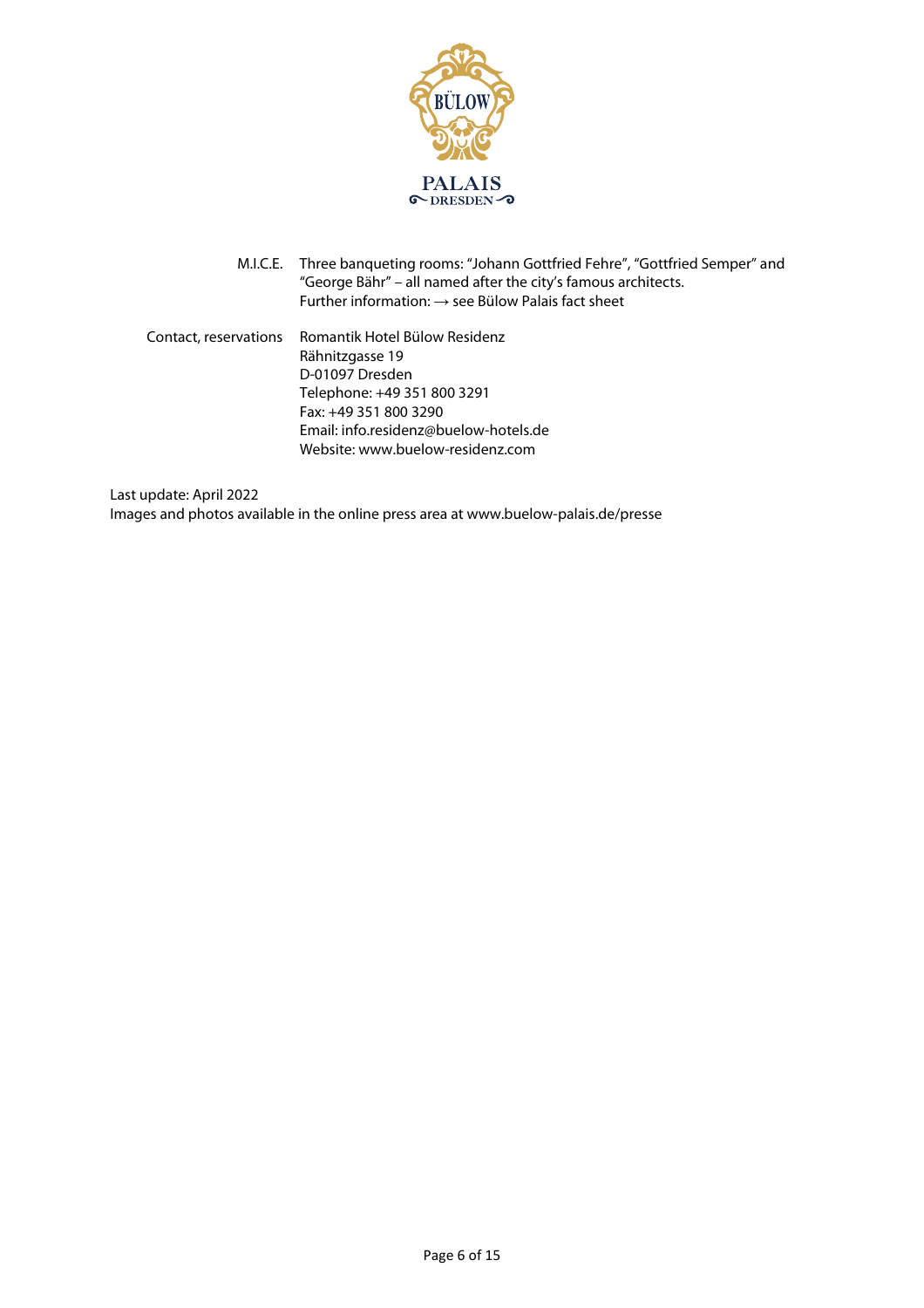

## Restaurant Caroussel Nouvelle

|                                                      | sourced products in their entirety, while also offering creative vegetarian<br>alternatives                                                                                                                                                                                                                                                                                                                                                                                              |
|------------------------------------------------------|------------------------------------------------------------------------------------------------------------------------------------------------------------------------------------------------------------------------------------------------------------------------------------------------------------------------------------------------------------------------------------------------------------------------------------------------------------------------------------------|
| Special features                                     | Food served exclusively on 'Waves Relief' tableware collection from Meissen<br>porcelain. Interior designed by famous designer Carlo Rampazzi.                                                                                                                                                                                                                                                                                                                                           |
| Location                                             | Bülow Palais Dresden                                                                                                                                                                                                                                                                                                                                                                                                                                                                     |
| Head Chef                                            | Sven Vogel $\rightarrow$ See separate fact sheet for further information                                                                                                                                                                                                                                                                                                                                                                                                                 |
| Restaurant manager and<br>sommelière                 | Jana Schellenberg<br>"Top 50 Sommelier 2020" (Schlemmer Atlas) - since 2012 yearly                                                                                                                                                                                                                                                                                                                                                                                                       |
| <b>Interiors</b>                                     | The Caroussel restaurant is housed in the hotel's conservatory, beneath a glass<br>dome roof. The interior bears the distinctive signature of the Swiss star designer<br>Carlo Rampazzi, with a characteristic fusion of maximalism and minimalism.<br>Baroque forms and crystal chandeliers are combined with strictly monochrome<br>walls and furniture. The modern and contemporary works of art from the<br>Bülow's' private collection play a key role in the ambience of the room. |
| Capacity                                             | Seating for 45 guests                                                                                                                                                                                                                                                                                                                                                                                                                                                                    |
| Prices                                               | Classic dishes from 11 to 30 Euro<br>Four course set menu: 94 Euros<br>Five course set menu: 110 Euros                                                                                                                                                                                                                                                                                                                                                                                   |
| Opening hours                                        | Daily from 12 to 2 p.m. and from 6 to 10 p.m.                                                                                                                                                                                                                                                                                                                                                                                                                                            |
| <b>Culinary events</b><br>(Highlights of the year)   | Monthly themed dinner<br>Golf & Gourmet Cup Dresden<br><b>Culinary Thanksgiving with friends</b>                                                                                                                                                                                                                                                                                                                                                                                         |
| Contact & reservations<br>ووهوا السوافيات والمساويات | <b>Caroussel Restaurant</b><br>c/o Hotel Bülow Palais Dresden<br>Königstraße 14<br>D-01097 Dresden<br>Telephone: +49 351 800 3140<br>Fax: +49 351 800 3100<br>Email: info.palais@buelow-hotels.de                                                                                                                                                                                                                                                                                        |

Last update: April 2022 Images and photos available in the online press area: www.buelow-palais.de/bildarchiv/buelow\_palais/caroussel/174/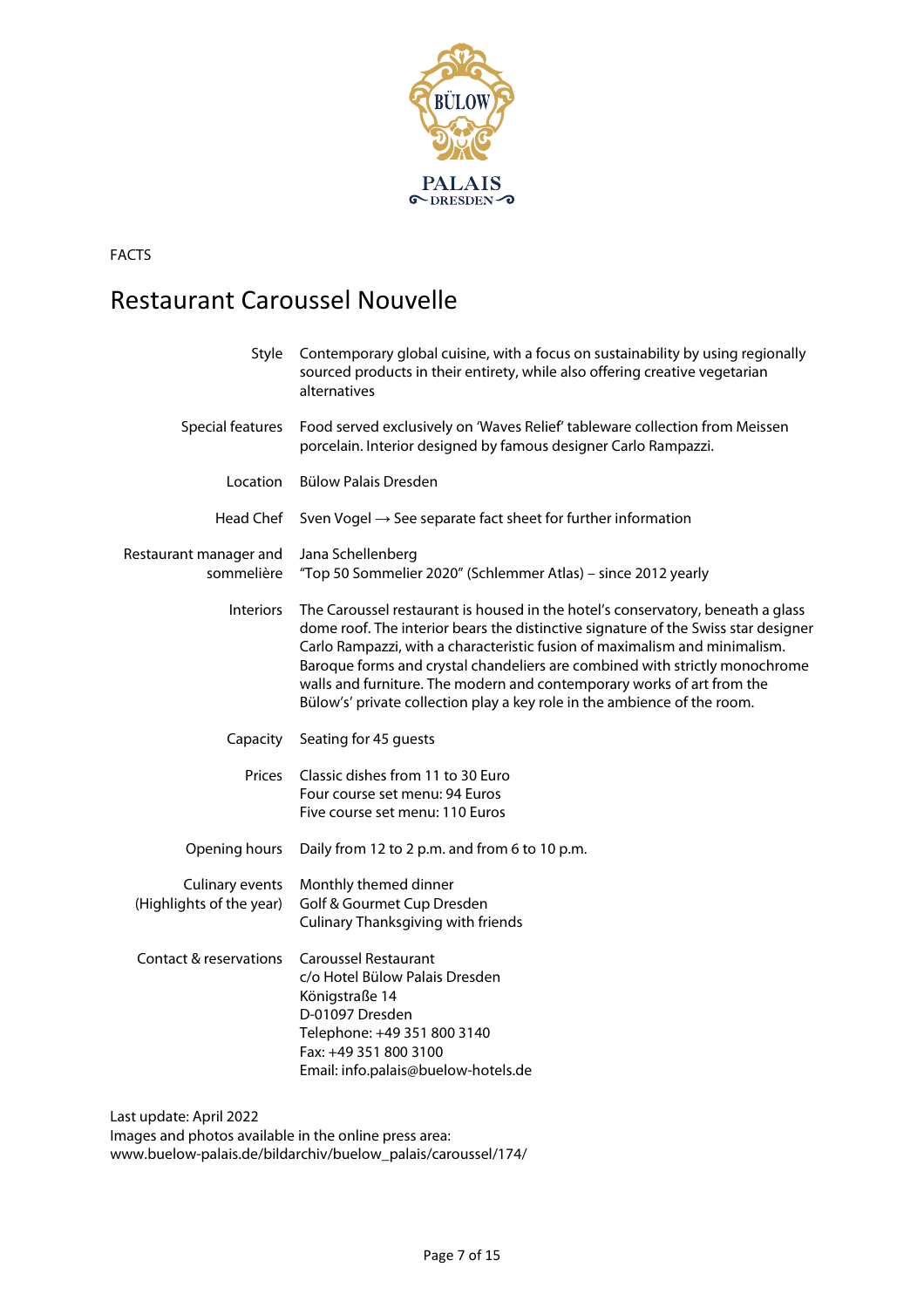

## Palais SPA

World class wellness with views over the rooftops of Dresden's baroque district. Location Top storey of the Bülow Palais

|                         | Location Top stores of the balow I alais                                                                                                                                                                                                                                                                  |
|-------------------------|-----------------------------------------------------------------------------------------------------------------------------------------------------------------------------------------------------------------------------------------------------------------------------------------------------------|
| Opened                  | 2010                                                                                                                                                                                                                                                                                                      |
| Fittings                | 400 square metres on the top floor, natural daylight<br>Fitness room with modern cardio-equipment<br>Three saunas (Finnish sauna, steam sauna, aroma sauna)<br>Quiet room with free water and tea<br>Four treatment rooms for luxury treatments, incl. suite for double treatments<br>with two therapists |
| <b>Interiors</b>        | Light sand tones, offset with fresh turquoise blue, create Caribbean flair.                                                                                                                                                                                                                               |
| Massages & wellness     | Partial and full body massages<br>Special back massages<br>Leg and foot massages<br><b>Individual Treatments</b><br>Body scrubs and packs                                                                                                                                                                 |
|                         | All treatments in detail:<br>www.buelow-palais.com/spa-fitness/treatments                                                                                                                                                                                                                                 |
| Beauty                  | Manicure und Pedicure<br>Waxing<br>Treatments for the well-groomed man<br>Facial treatments incl. eyebrows and eyelashes<br>Cosmetics und Make-Up                                                                                                                                                         |
|                         | All treatments in detail:<br>www.buelow-palais.com/spa-fitness/beauty                                                                                                                                                                                                                                     |
| Opening hours           | Fitness area: from 7 a.m. to 9 p.m.<br>Saunas: from 4 p.m. to 9 p.m. and by request<br>Treatments: Tuesday to Thursday from 12 to 9 p.m. and Friday to Saturday from<br>10 a.m. to 9 p.m. and by request                                                                                                  |
| Prices for hotel guests | Fitness room is free of charge<br>Sauna area is 9 Euros per day                                                                                                                                                                                                                                           |
| Prices for day guests   | Day pass for Sauna and Fitness: 29 Euros<br>After Work (7 – 9 p.m.) for Sauna and Fitness: 19 Euros<br>In case of treatments from 67 Euros the sauna day ticket is dropped.<br>Always inclusive: spa robe, slippers, towels, soft drinks                                                                  |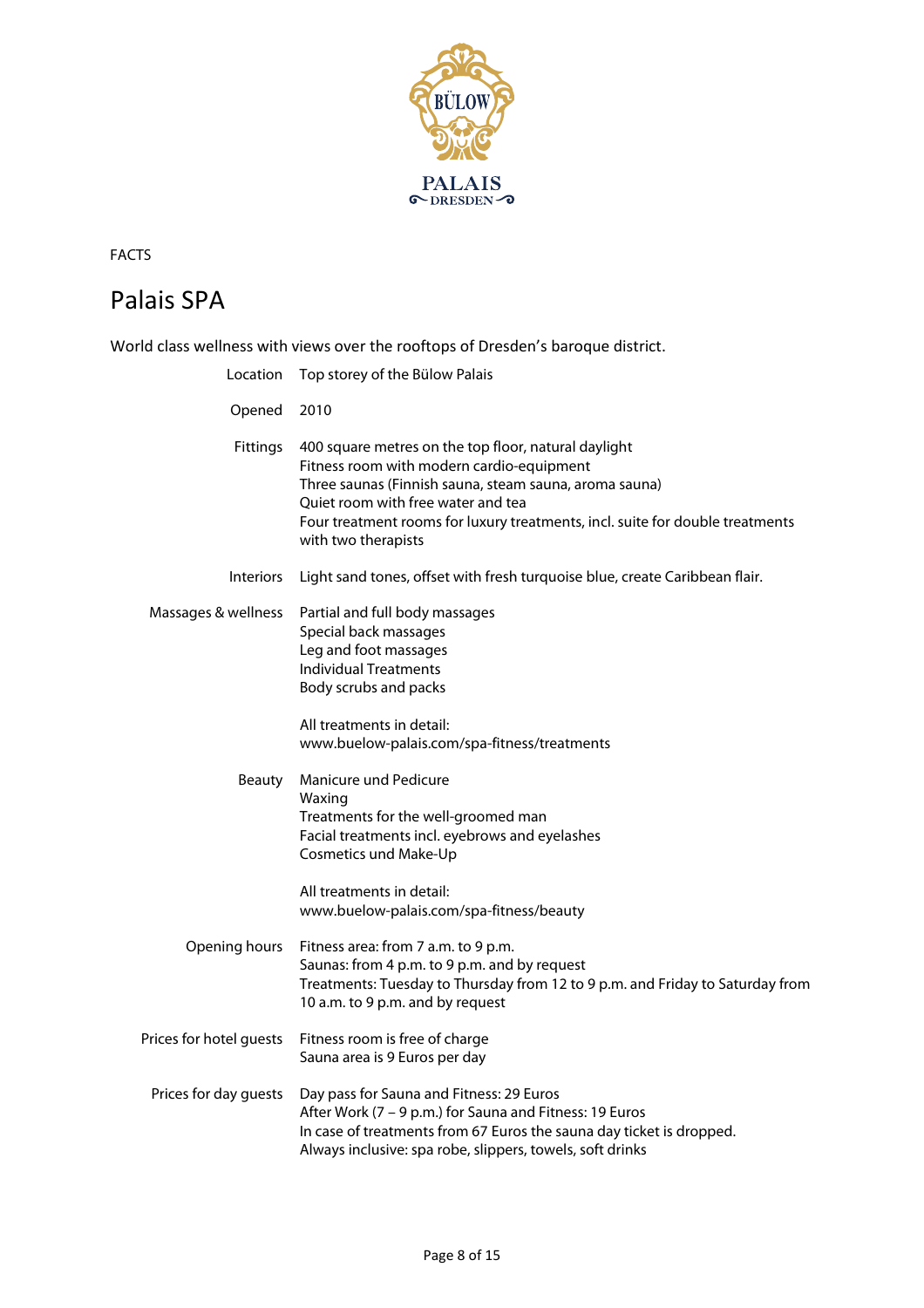

Full price list: www.buelow-palais.com/spa-fitness/en/#facilities-and-price-list

Club membership Use of Sauna and Fitness areas: 6 months: 520 Euros, incl. three treatments, 30 mins. each 12 months: 960 Euros, incl. three treatments, 50 mins. Each

10 percent reduction on all treatments and at hotel restaurant.

Last update: April 2022 Images and photos available in the online press area www.buelow-palais.de/bildarchiv/buelow\_palais/Palais-SPA/174/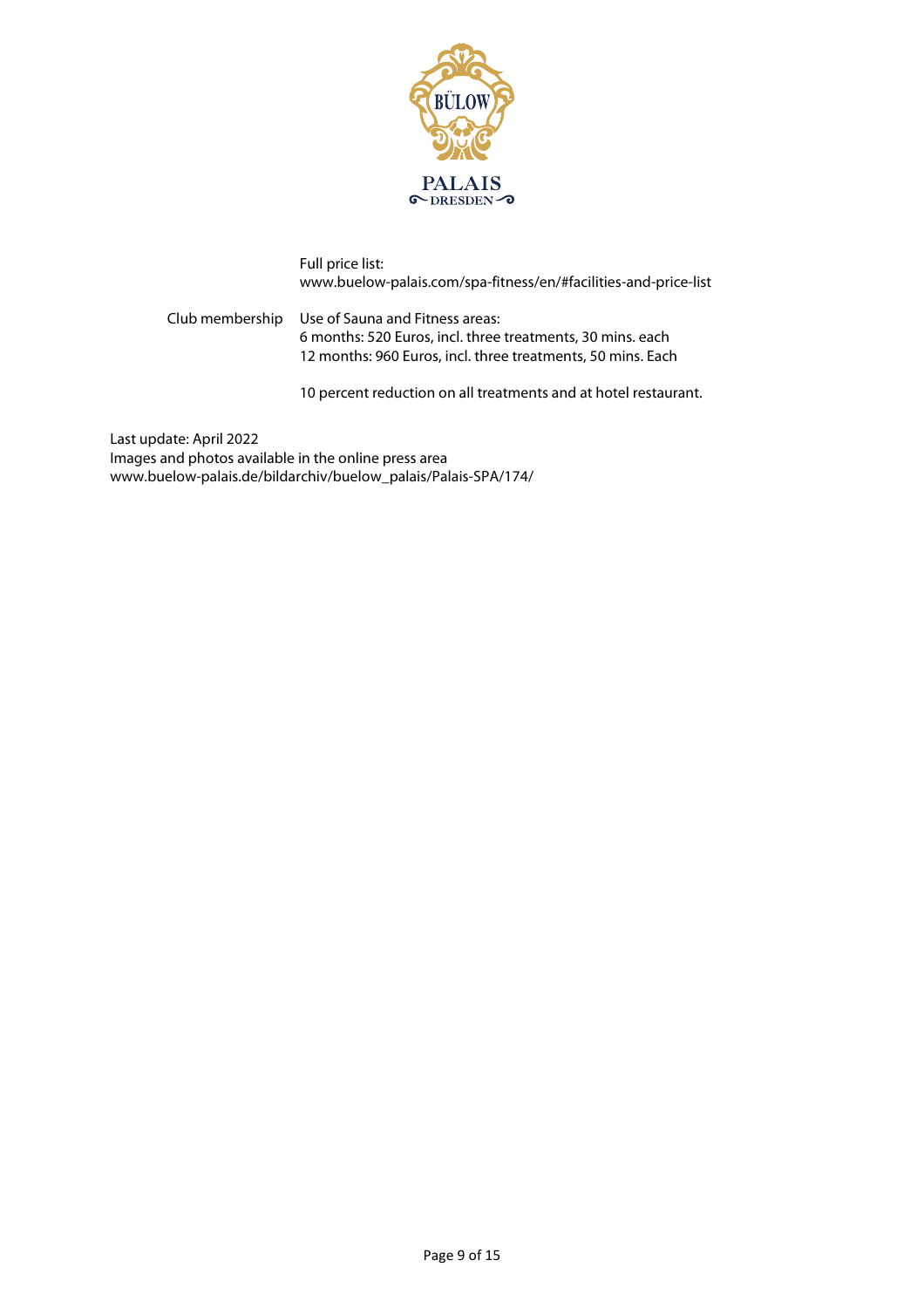

BACKGROUND TEXTS

## Bülow Palais Dresden: a five-star superior hotel in the Baroque district

The Relais & Châteaux Hotel Bülow Palais in Dresden's Baroque district is a unique establishment – an oasis for individualists. Opened in 2010, the privately run hotel rapidly rose to become one of the best five-star hotels in Germany. The *Grosse Restaurant & Hotel Guide* has also named it as 'Hotel of the Year 2020'.

Guests are greeted by an initial sense of overwhelm as they enter the lobby of the Relais & Châteaux Hotels Bülow Palais. The giant, curved reception desk – in shining silver, no less – stands in front of a royal bluecoloured wall featuring a red bow. Guests are relaxing in the Neo-Baroque sofas and armchairs in the lounge. The lift has golden doors. Aficionados instantly recognise that the famous Swiss designer Carlo Rampazzi has been at work on this infectiously cheerful, playful interior, which verges in places on the surreal. Rampazzi is a designer bound by neither convention nor the constraints of specific eras. 'Maximinimalism' is how he coins his style. It is the antithesis of the standardised design of chain hotels and expresses itself throughout this extraordinary hotel.

'Germany's best five-star hotel' is an accolade that has been awarded to the Bülow Palais for the third time running by the online rating portal Trivago. However, this has nothing to do with looks – and everything to do with outstanding hospitality. In 2019, the hotel was acclaimed as 'Hotel of the Year 2020' by the Grosse Restaurant & Hotel Guide. Luxury lifestyle magazine Connoisseur Circle named it Best City Hotel in East Germany 2021.

The newly built hotel was opened by Stuttgart entrepreneurial couple Monika and Horst Bülow in 2010. The owners had already extensively restored the Bülow Residenz – just a stone's throw away from the Palais – at the start of the 1990s. Since then, both hotels have become an integral part of the Baroque district, known for its many galleries and its sophisticated, multi-faceted boutique culture.

The newly established Caroussel Nouvelle directed by head chef Sven Vogel is a fusion of the award-winning Caroussel and the Bülows Bistro. It offers casual classics of the former Bistro as well as the culinary finesse of fine dining. With its dark wood and leather decor, the Cigar Lounge is a masculine retreat that epitomises the charm of an English country club. A range of cognacs, gins and whiskies are served to complement the fine selection of tobacco products in the humidor.

The Palais SPA offers guests some 400 square metres of relaxation above the roofs of Dresden. Facilities include a gym, three saunas and four treatment rooms.

Meetings and conferences are also one of the hotel's strengths. The Bülow Palais has three multi-functional conference rooms, as well as banqueting capacity for up to 120 guests. Access to Dresden city centre is excellent, with the hotel located just ten minutes' walk away from the Semper Opera House, Zwinger Palace, Royal Palace with its green vault (Grünes Gewölbe) and the Frauenkirche church. ■

Approved for editorial use.

Images and photos available in the online press area www.buelow-palais.de/presse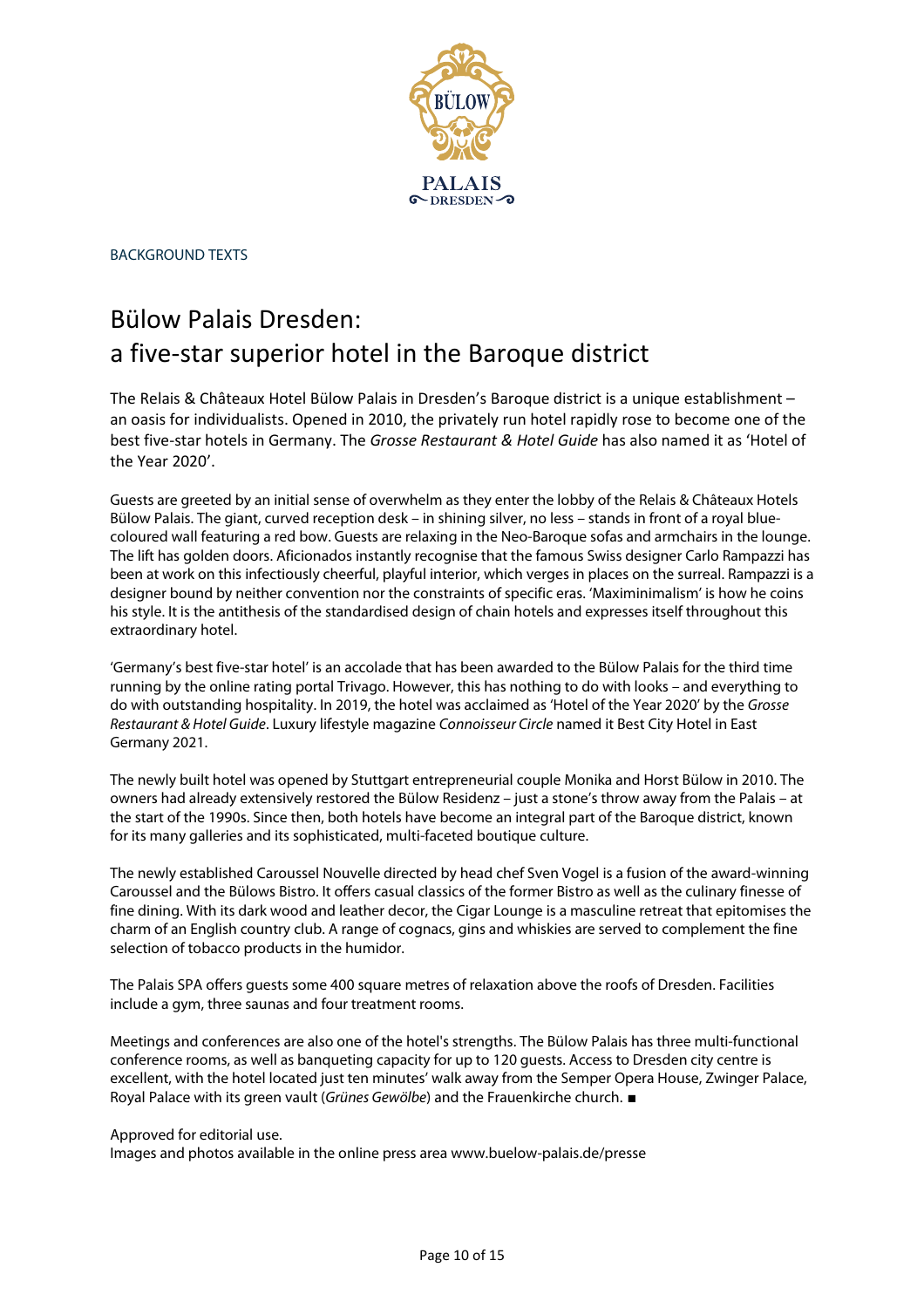

BACKGROUND TEXTS

## Bülow Residenz: a house steeped in history

A romantic hotel in one of the oldest mansions in Saxony: This is as exciting as it sounds. The Bülow Residenz at the heart of Dresden's Baroque district exudes a charm like no other hotel in this cultural metropolis.

When Monika and Horst Bülow – an entrepreneurial couple from Stuttgart – discovered the building at Rähnitzgasse 19, it was in a pitiful state. This was back in the early 1990s, and over a period of almost half a century, the magnificent buildings of the Baroque district had fallen into a state of disrepair. Birch trees were growing out of the gutters, the plaster was crumbling, and the cellar was full of coal briquettes. Nobody could even begin to imagine the former splendour of the quarter – originally the brainchild of Augustus II the Strong – nor the splendour that it was about to regain. It took a vivid imagination to believe that this district would soon become one of the most sought-after neighbourhoods in the city.

The fall of the wall brought about a period of change for the architectural monuments in the Baroque district – including the building that now houses the Bülow Residenz. In fact, this was the first building in the district to be renovated back to its former glory. And so, Dresden's first boutique hotel was born, shortly followed by the city's first Michelin-starred restaurant, the Caroussel. The Residenz soon became the epitome of the unique, sophisticated lifestyle that characterises the neighbourhood today.

A look back at the origins of the hotel is fascinating. The prestigious residential property was constructed in 1730 by the electoral Saxon architect Johann Gottfried Fehre, who also built the neighbouring Church of the Three Kings (Dreikönigskirche) and the Augustus Bridge, and completed the construction of the Frauenkirche church following the death of George Bähr. Augustus II the Strong's idea of creating the Baroque district was to bring Italian charm to the city. His vision was to create a 'royal city' with a boulevard of outstanding beauty and nobility leading up to the Japanese Palace. Facades were only allowed to be painted in pale tones and buildings had to have roofless inner courtyards.

The Bülow Residenz is testimony to this vision. With its elegant facade in pale yellow, a magnificent avantcorps and stately gateway, the Residenz exudes the aura of a Florentine palazzo. The open courtyard is an oasis of calm, filled with hydrangeas and orange trees in the summer. The elegant terrace seating is the perfect place for enjoying breakfast or indulging in afternoon tea and cakes.

The interior is exquisite, without feeling like a museum. With old juxtaposing the new, antiques and modern comfort go hand in hand to create a unique, inspiring hotel experience. One of the banquet rooms is also strikingly furnished with valuable local antiques, such as the very ornate Baroque floor-to-ceiling porcelain stove and the Dresden porcelain chandeliers.

The vaulted cellar was originally used to store wine and food over 200 years ago. Today, it houses the residents' bar and smokers' lounge, which can be booked for private events.

With 23 bedrooms and five suites, the Bülow Residenz is one of the smallest hotels in Dresden. The four-star establishment has been a member of the renowned collection of Romantik Hotel and Restaurants since  $2016.$  ■

Approved for editorial use. Images and photos available in the online press area www.buelow-palais.de/presse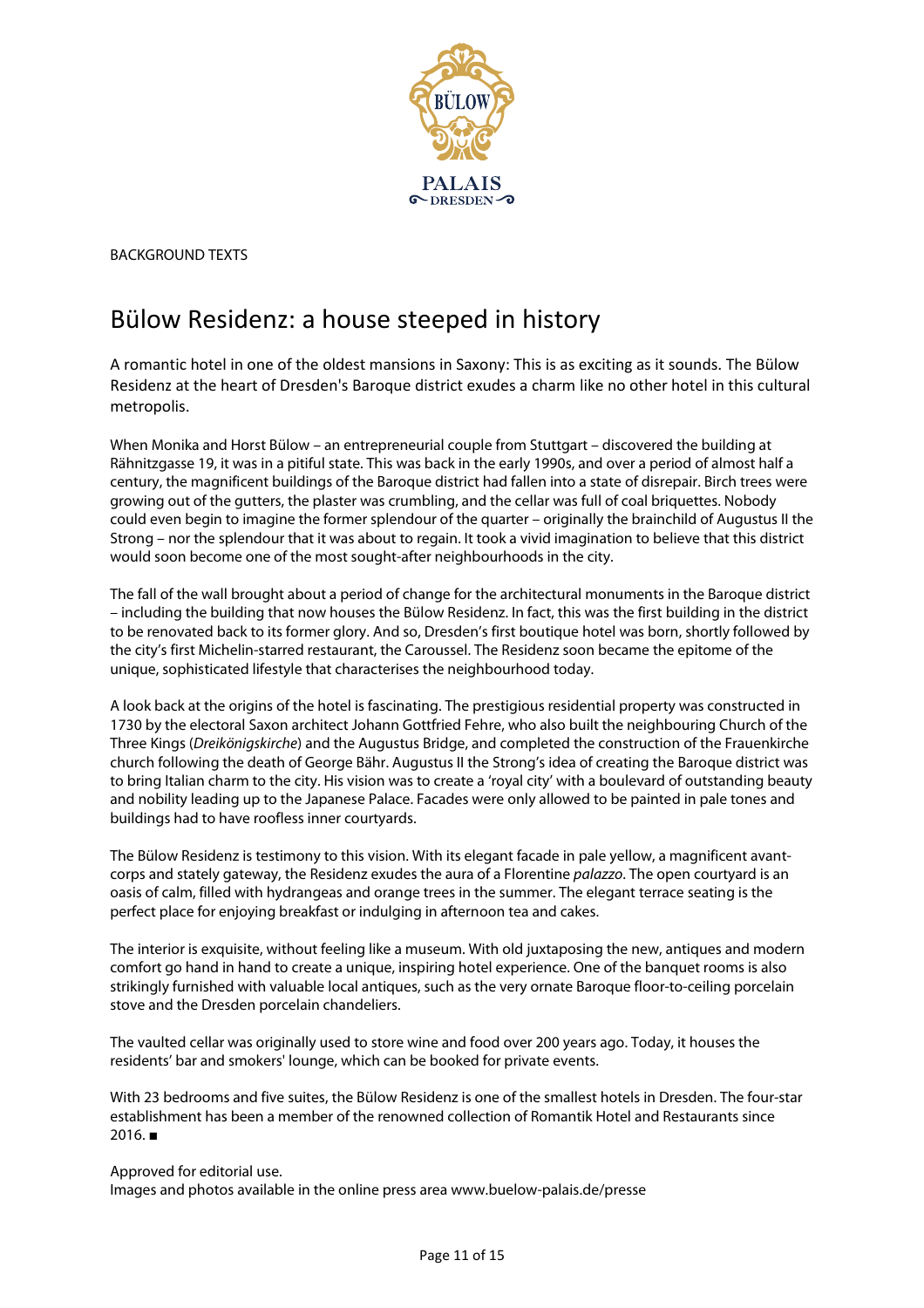

BACKGROUND TEXTS

## The Caroussel Nouvelle: bistro meets haute cuisine

Times are changing – and so are the ways we enjoy fine cuisine. This transformation is reflected in the restaurant at the Bülow Palais. Steeped in tradition, this Dresden institution is currently reinventing itself under Head Chef Sven Vogel.

The Caroussel Restaurant in the Relais & Châteaux Hotel Bülow Palais is one of the oldest fine-dining establishments in Dresden. The restaurant earned its first Michelin star in 1997 and has retained this recognition ever since. Sven Vogel took over as chef de cuisine in Spring 2021. With this position comes the responsibility not only of maintaining the restaurant's Michelin-star status, but also of implementing a new culinary concept. This concept will offer diners greater flexibility – especially with regard to dining styles – and is exactly the reason behind the restaurant's new name, Caroussel Nouvelle.

Gone is the divide between exclusive and classic, formal and informal. Caesar salad or a lobster cappuccino soup? Wiener schnitzel or grilled loup de mer? Guests can now decide at the table – depending on their mood and the occasion – how refined they want their evening to be. "We are combining the relaxed urban vibe of a bistro with the culinary sophistication of a fine-dining restaurant," says the new head chef.

Sven Vogel is also adding a new flair to dishes by redefining presentation and composition. "We are reducing the number of different elements in the dishes while emphasising individual taste experiences with larger portions," he adds. International culinary influences will also be more evident. Honest, relaxed, cosmopolitan: This is the new Caroussel.

The restaurant benefits from the head chef's wealth of experience and inspiration gained in renowned restaurants. Sven Vogel's career started on the island of Sylt, where he began his training as a chef, despite already having a carpentry apprenticeship under his belt. It was during this time, that his head chef, Sebastian Zier, was awarded his second Michelin star. "This was unbelievably motivating for me," remembers the Esslingen-born chef.

Vogel got his first job on Sylt – the island where he discovered the world of Euro-Korean cuisine under Head Chef Sarah Henke at Spices. When his friend and long-time colleague Benjamin Biedlingmaier became head chef at Bülow Palais Dresden in 2013, Sven Vogel followed shortly after as a commis. Vogel spent some time working as a chef de partie on the Sea Cloud II luxury cruise ship before returning to Bülow Palais. "As a chef, you need to gather a wide range of experience in as many different establishments as possible," he explains.

Now, as head chef at the Bülow Palais, the 34-year-old has the chance to continue Caroussel's success story while also having the freedom to create something entirely new, influenced by the diverse culinary experiences of his career to date. The restaurant's relaunch is the ideal opportunity for Sven Vogel to make his visions a reality. ■

Approved for editorial use.

Images and photos available in the online press area www.buelow-palais.de/presse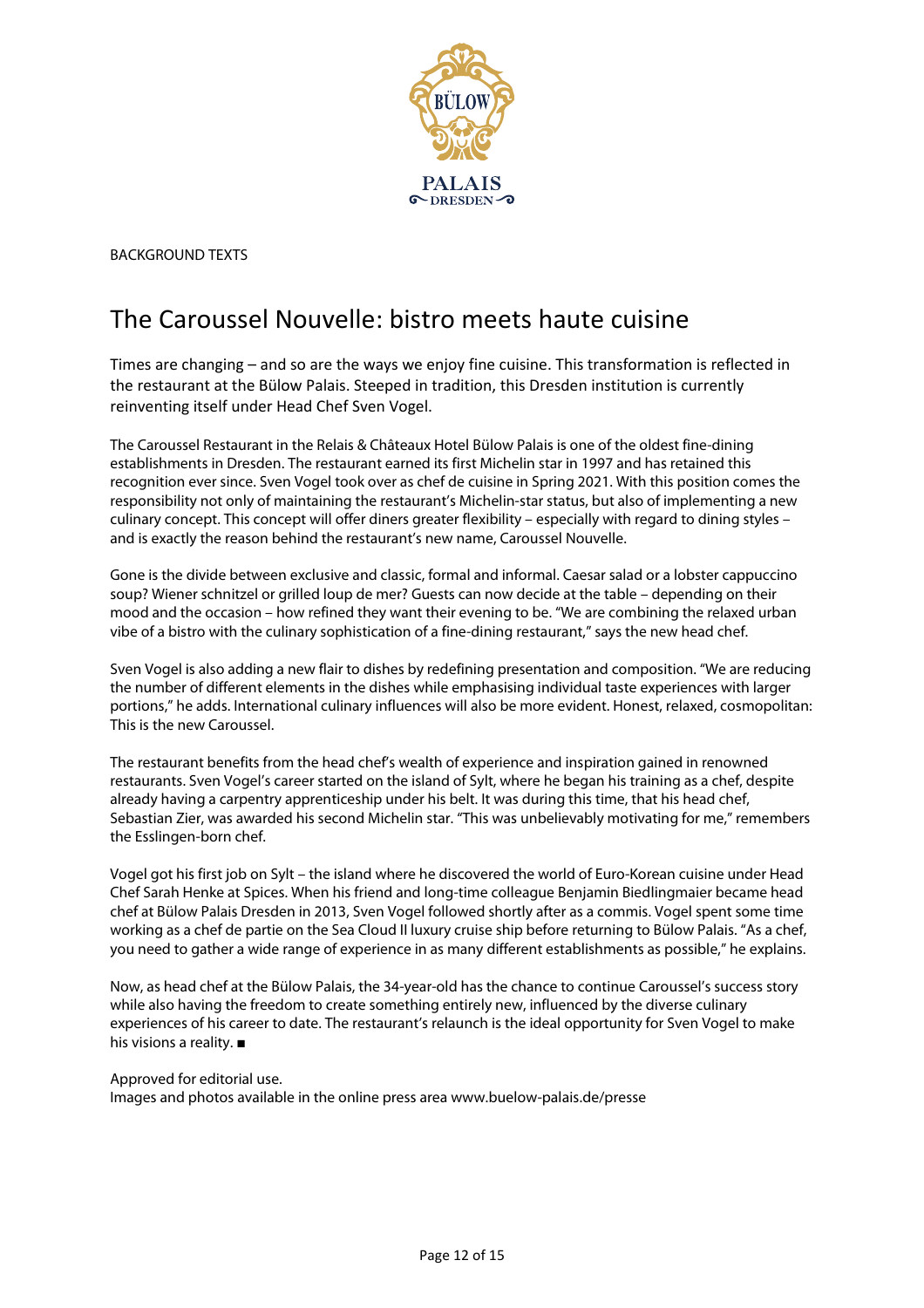

PORTRAIT

# Sven Vogel, Chef de Cuisine



| Restaurant              | Caroussel Nouvelle, Bülow Palais Dresden                                                                                                                                                                                                                                                                                                                                                                                                                                                        |  |  |
|-------------------------|-------------------------------------------------------------------------------------------------------------------------------------------------------------------------------------------------------------------------------------------------------------------------------------------------------------------------------------------------------------------------------------------------------------------------------------------------------------------------------------------------|--|--|
| Position                | Chef de Cuisine                                                                                                                                                                                                                                                                                                                                                                                                                                                                                 |  |  |
| Date and place of birth | 22 March 1987, Esslingen am Neckar (Baden-Württemberg)                                                                                                                                                                                                                                                                                                                                                                                                                                          |  |  |
| Career                  | His first experience as a chef was under his predecessor Benjamin<br>$\circ$<br>Biedlingmaier in Schloss Velden, Velden am Wörthersee<br>He trained at the Grand Spa Resort Arosa on the island of Sylt, where he<br>$\circ$<br>then worked as a commis de cuisine<br>Caroussel, Bülow Palais Dresden<br>$\circ$<br>Sea Cloud Cruises<br>$\bigcirc$<br>Caroussel, Bülow Palais, Dresden<br>$\circ$<br>Since 2021: Chef de cuisine at the Caroussel Nouvelle, Bülow Palais<br>$\circ$<br>Dresden |  |  |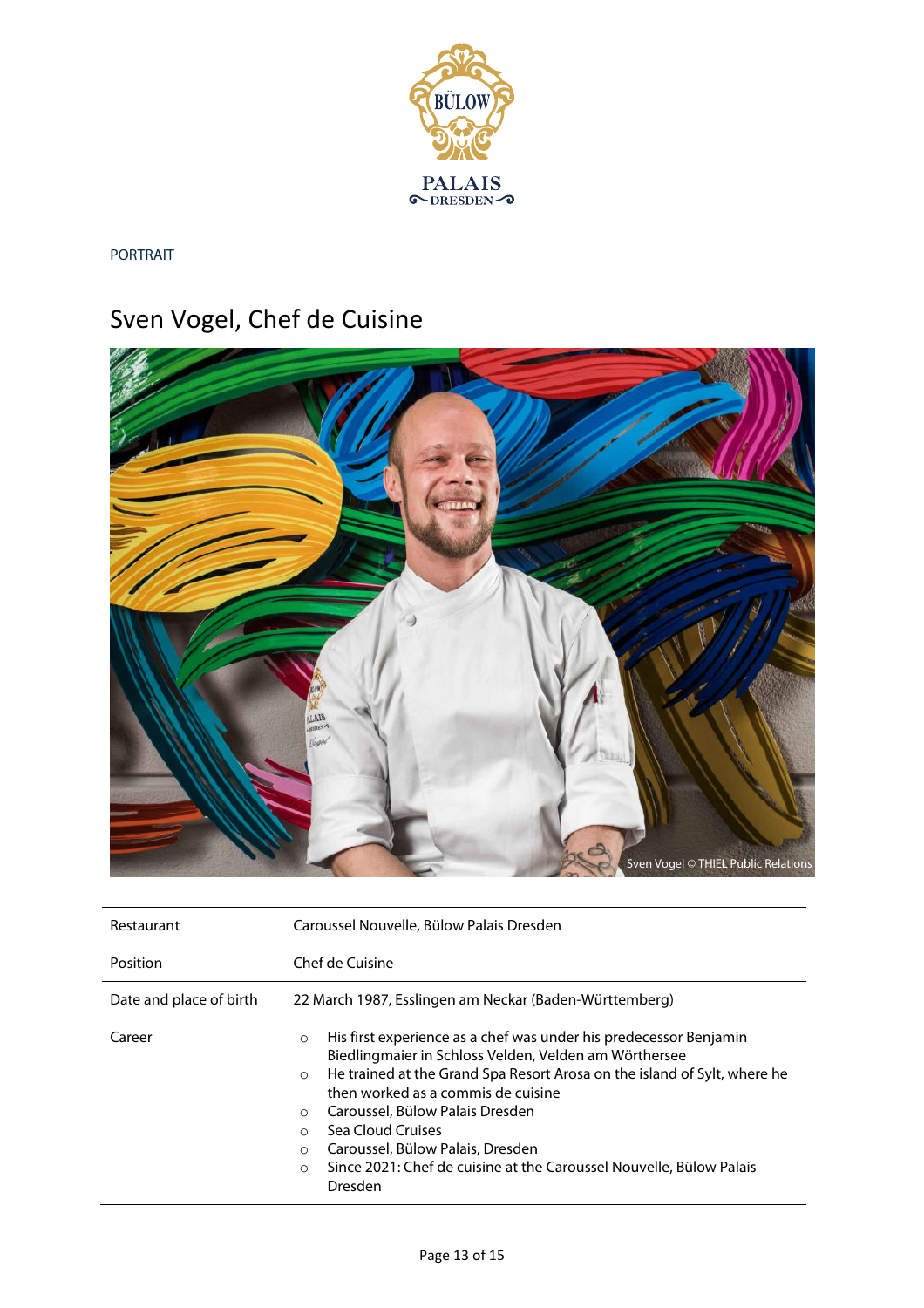

| Style of cuisine | $\circ$<br>$\circ$ | Contemporary global cuisine, with a focus on sustainability by using<br>regionally sourced products in their entirety, while also offering creative<br>vegetarian alternatives<br>He shows an appreciation for nature and his produce, primarily using<br>seasonal, locally farmed ingredients or fair-trade products |
|------------------|--------------------|-----------------------------------------------------------------------------------------------------------------------------------------------------------------------------------------------------------------------------------------------------------------------------------------------------------------------|
| Internet         | $\circ$            | Restaurant Caroussel Nouvelle: www.buelow-palais.de/restaurants-<br>bar/#caroussel                                                                                                                                                                                                                                    |

Last update: April 2022 Images and photos available in the online press area: www.buelow-palais.de/bildarchiv/personen/174/